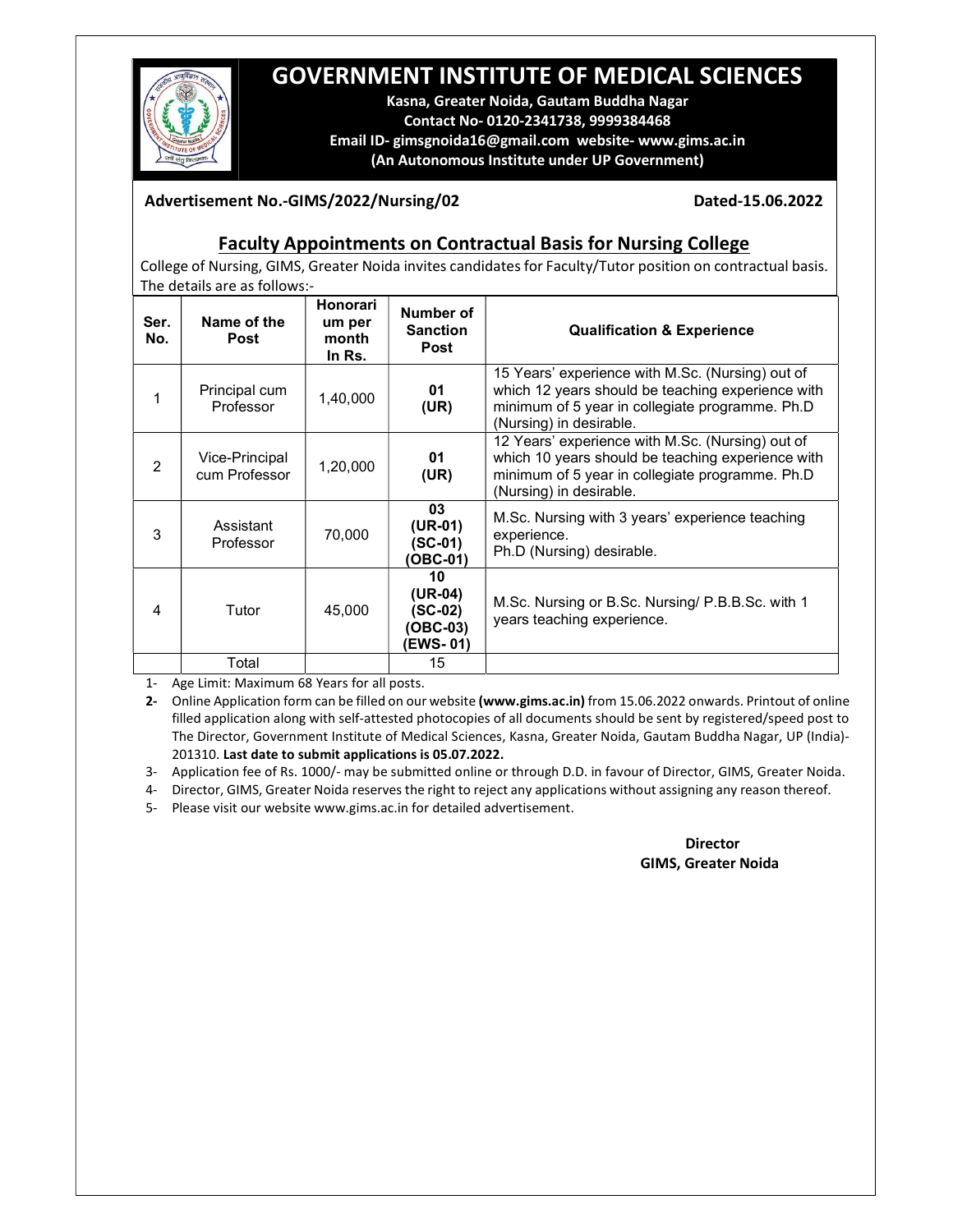## General Conditions-

- Age Limit: Maximum 68 years for all posts.
- Applicants consider only for appointment on contractual basis.
- Incomplete application will not be considered and will be treated as cancelled.
- Advance application will be accepted but a copy forwarded through proper channel or a 'No objection certificated' from the current employer must be submitted before the date of interview.
- The number of post indicated is provisional and subject to change without prior notice. Selection may not be held for all the advertised posts.
- The applicant can apply for more than one post but application form should be submitted separatly along with application fee.
- The selection process for the posts of Principal cum Professor, Vice Principal cum Professor, Assistant Professor and Tutor will be done through interview.
- Reservation and age relaxation for reserve category candidates will be applicable as per the Uttar Pradesh (UP) Government rules and for only those domiciled in UP.
- Application form is available at the Institute website (http://www.gims.ac.in) Completed form should be sent, with copies of proofs of education/academic qualifications, experience, testimonials, research publications etc, as indicated therein, along with an application fee via online or through D.D. of Rs 1000 (Rupees One Thousand only) in favour of "The Director, Government Institute of Medical Sciences", payable at Greater Noida, UP (India).
- Director of the Institute reserves the right to reject any or all applications without assigning any reason. All disputes will be subjected to the jurisdiction of the Hon'ble High Court of Judicature at Allahabad, UP.
- Printout of online submitted application form with all enclosures needs to be sent by speed post/registered post only. The envelope must be superscribed as 'Application for faculty position for Nursing College' and addressed to the Director, Government Institute of Medical Sciences, Kasna, Greater Noida-201310, UP (India). Applications by hand will not be entertained.
- The deadline for submission of the completed applications is  $05<sup>th</sup>$  July, 2022 till 05:00 PM.